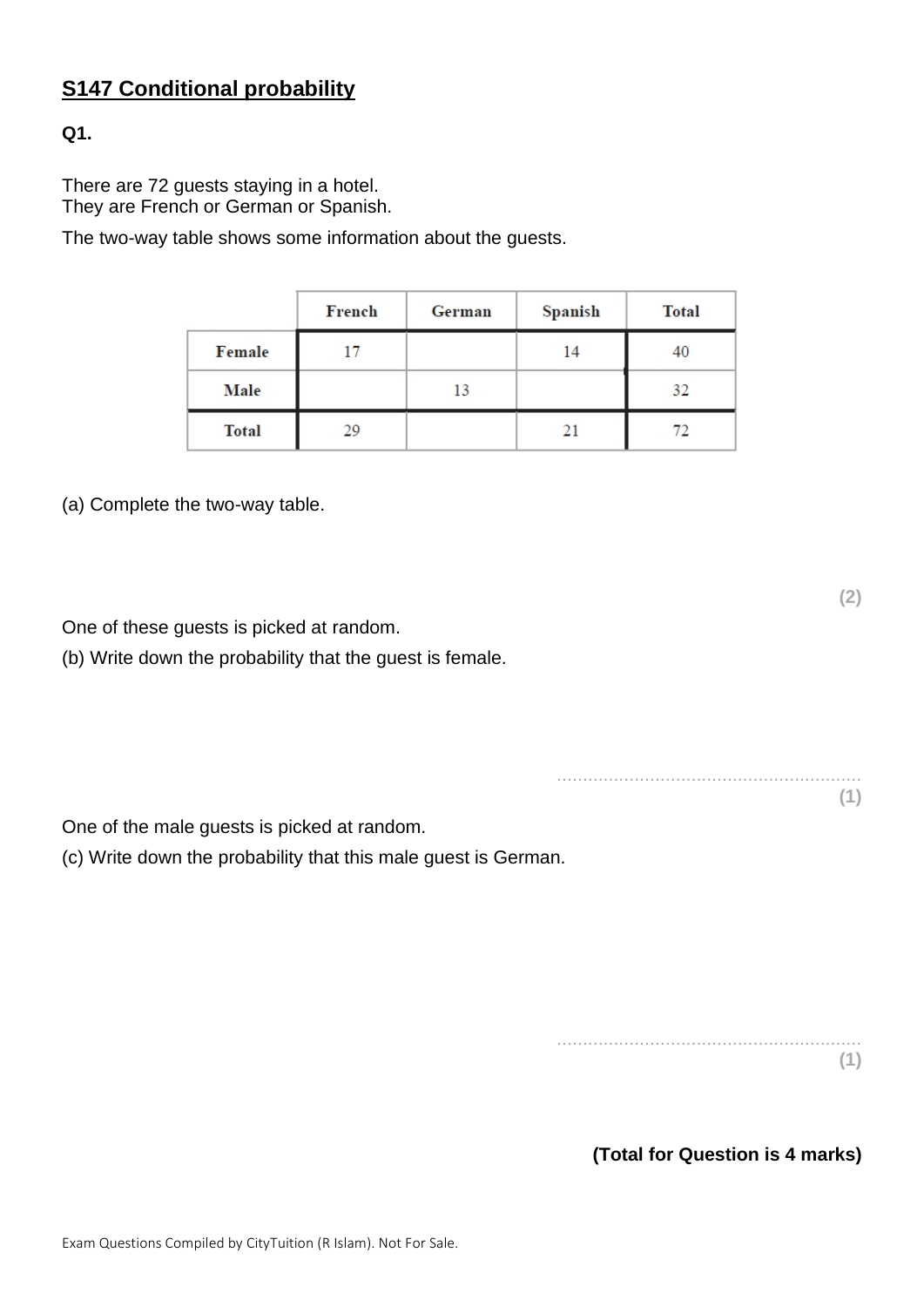**Q2.**

100 students each chose one activity.

Each student chose bowling or karting or ice skating.

The two-way table shows some information about the activities the students chose.

|              | <b>Bowling</b> | <b>Karting</b> | Ice skating | <b>Total</b> |
|--------------|----------------|----------------|-------------|--------------|
| <b>Boys</b>  |                | 13             |             |              |
| <b>Girls</b> |                |                | 34          |              |
| <b>Total</b> | 26             | 20             |             | 100          |

(a) Complete the two-way table.

One of the boys is chosen at random.

(b) What is the probability that this boy chose karting?

...........................................................

**(2)**

**(Total for Question is 5 marks)**

**(3)**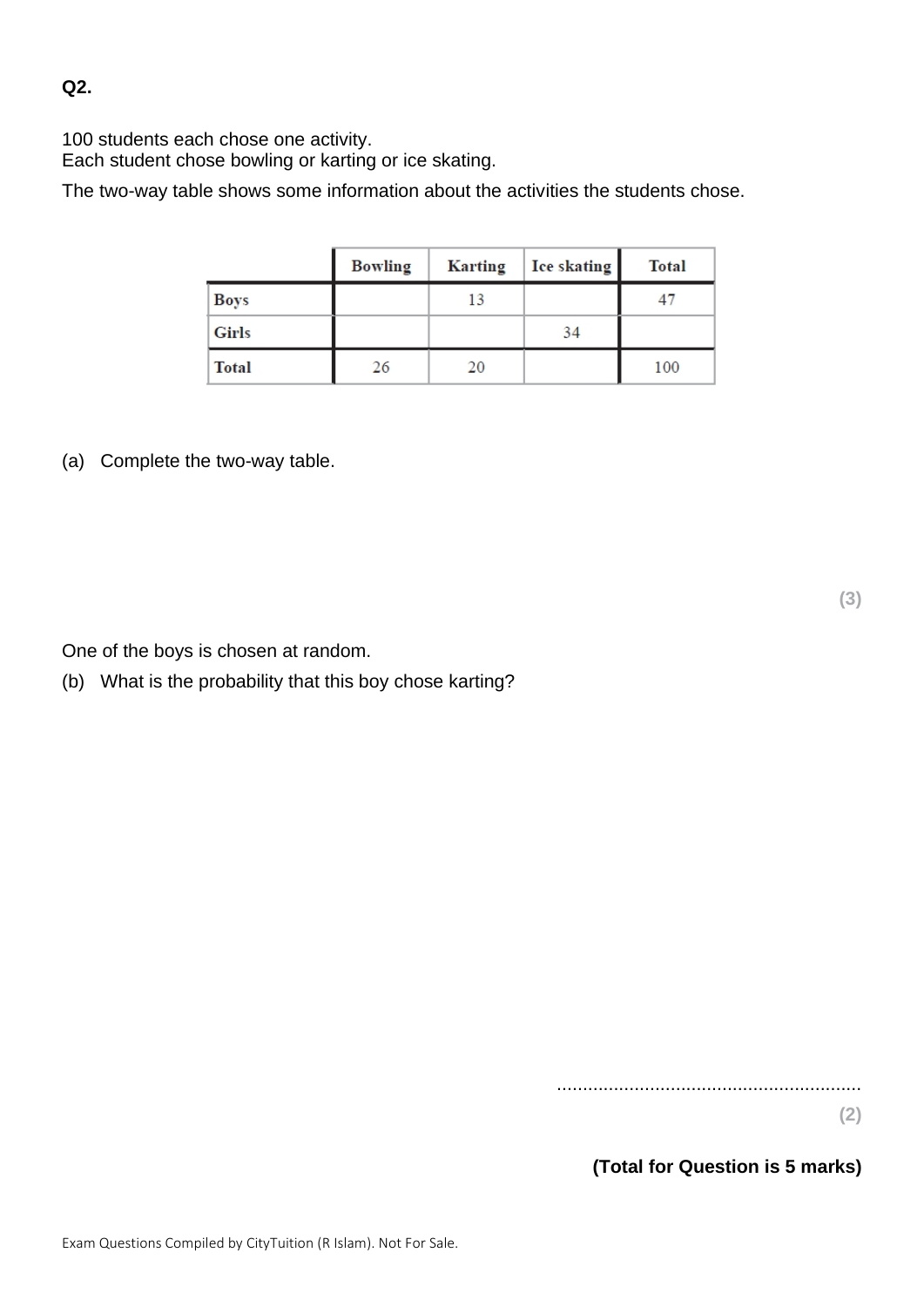### **Q3.**

60 people were asked if they prefer to go on holiday in Britain or in Spain or in Italy.

38 of the people were male.

11 of the 32 people who said Britain were female.

8 males said Italy.

12 people said Spain.

One of the females is chosen at random.

What is the probability that this female said Spain?

...........................................................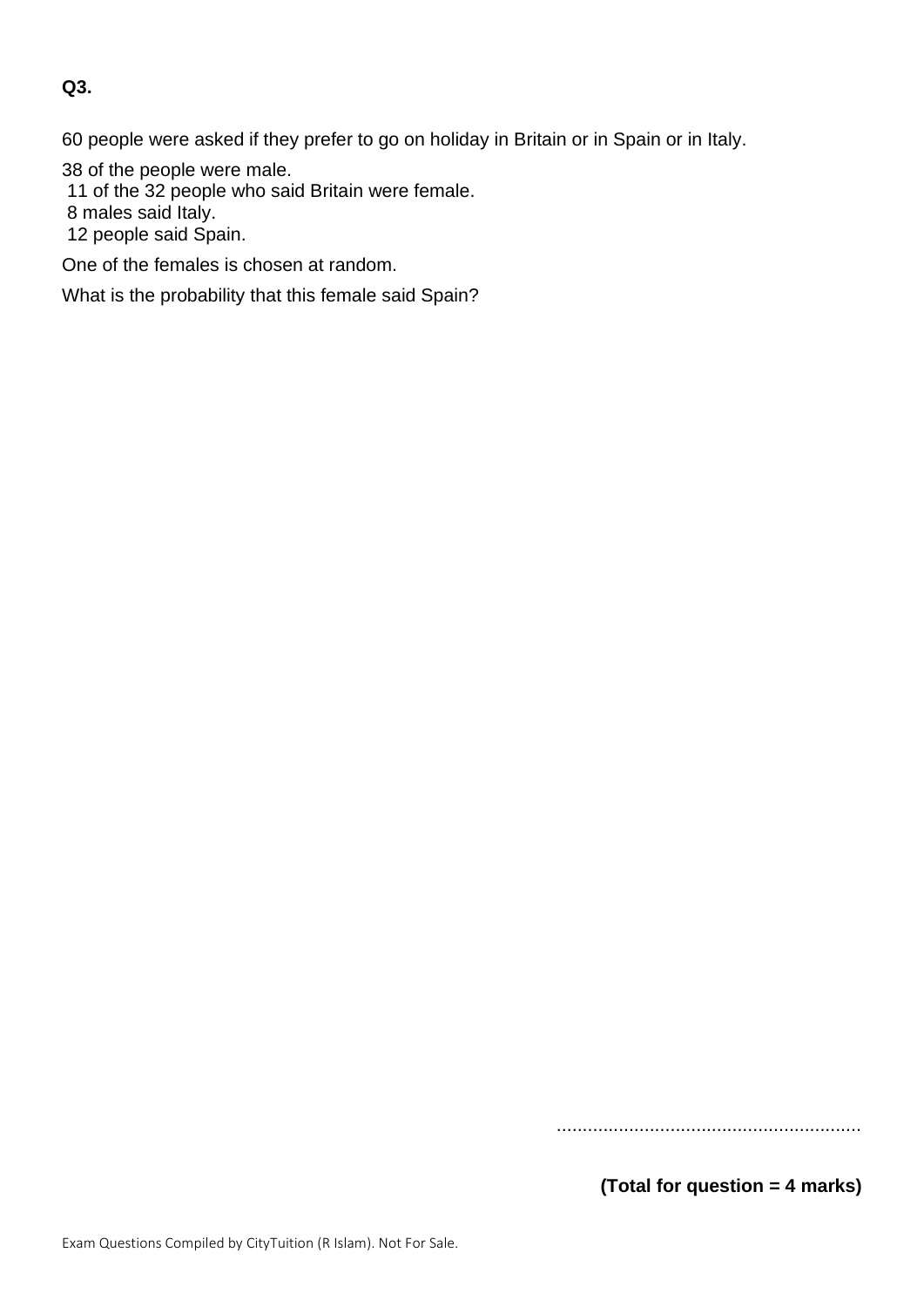#### **Q4.**

A teacher asked 30 students if they had a school lunch or a packed lunch or if they went home for lunch.

17 of the students were boys.

4 of the boys had a packed lunch.

7 girls had a school lunch.

3 of the 5 students who went home were boys.

One of the boys is chosen at random. What is the probability that this boy had a packed lunch?

 . . . . . . . . . . . . . . . . . . . . . . **(Total for Question is 4 marks)**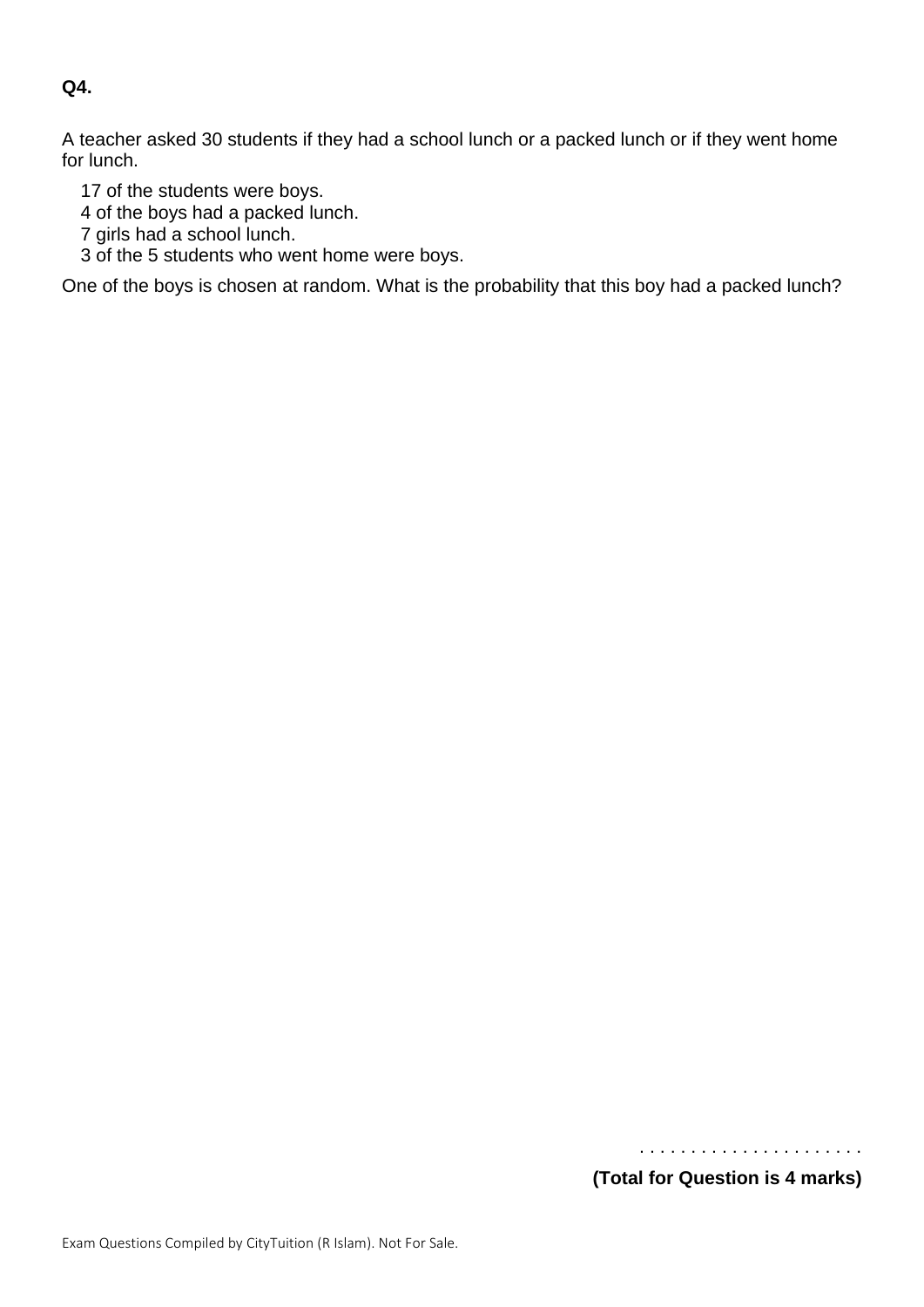**Q5.**

People can buy three types of plane tickets.

They can buy

an Economy ticket a Premium ticket or a Business ticket

200 people buy plane tickets.

92 males buy tickets 30 of the males buy Business tickets 62 females buy Economy tickets

A total of 44 people buy Business tickets. A total of 60 people buy Premium tickets.

One of the males is chosen at random. What is the probability that this male buys Premium tickets?

...........................................................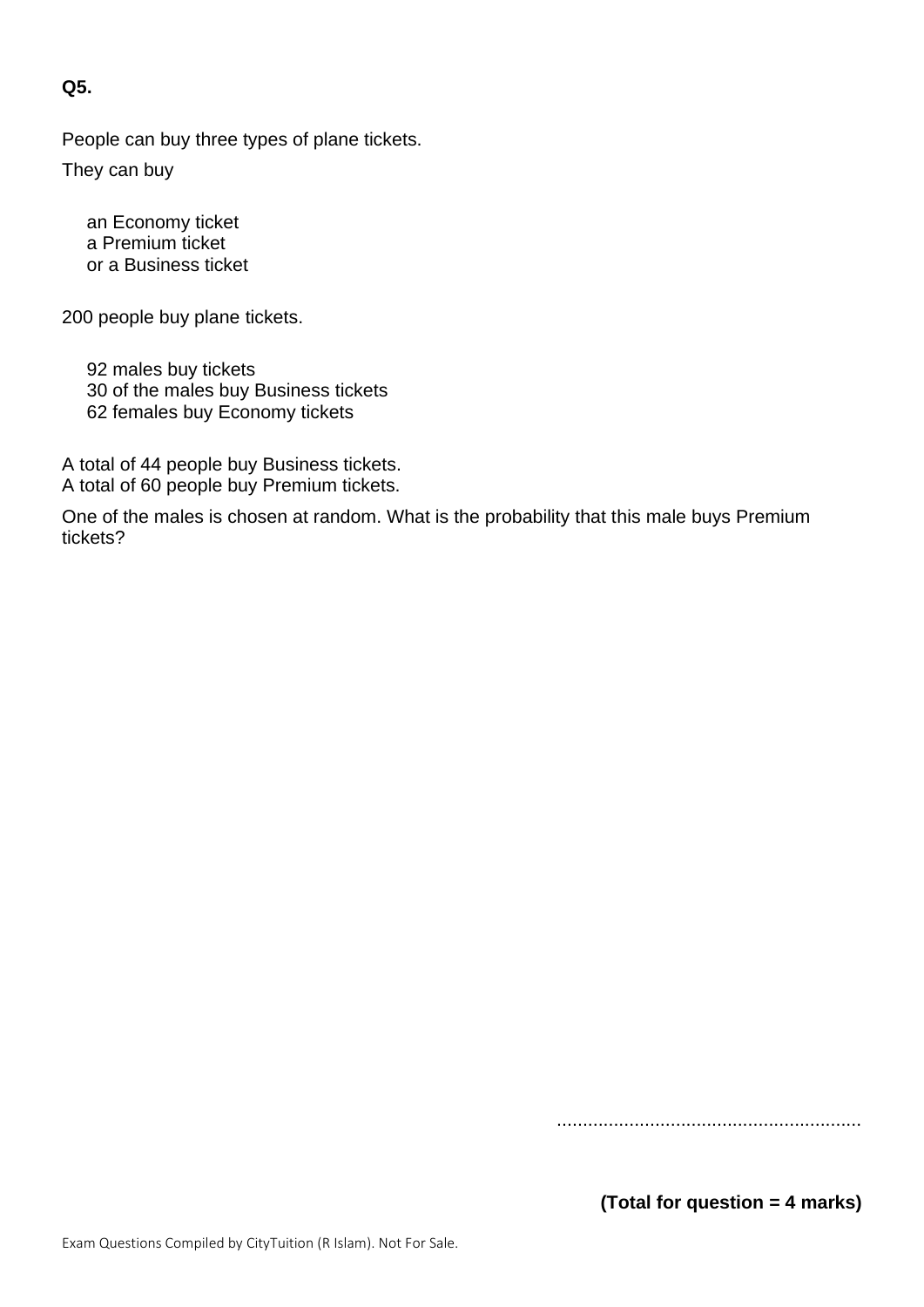**Q6.**

Sam wants to investigate what musical instruments people play.

He asked a sample of 100 people whether they play any or none of the piano (*P*), the flute (*F*) or the clarinet (*C*).

The incomplete Venn diagram shows some information about his results.



(a) Explain fully what the number 3 represents in the Venn diagram.

| Of the 100 people Sam asked,                                                   |     |
|--------------------------------------------------------------------------------|-----|
| 37 played the piano and the flute<br>31 played the clarinet.                   |     |
| (b) Complete the Venn diagram.                                                 |     |
|                                                                                | (2) |
| One of the 100 people Sam asked is chosen at random.                           |     |
| Given that this person played at least two of the instruments,                 |     |
| (c) find the probability that this person played all three of the instruments. |     |

...........................................................

**(2)**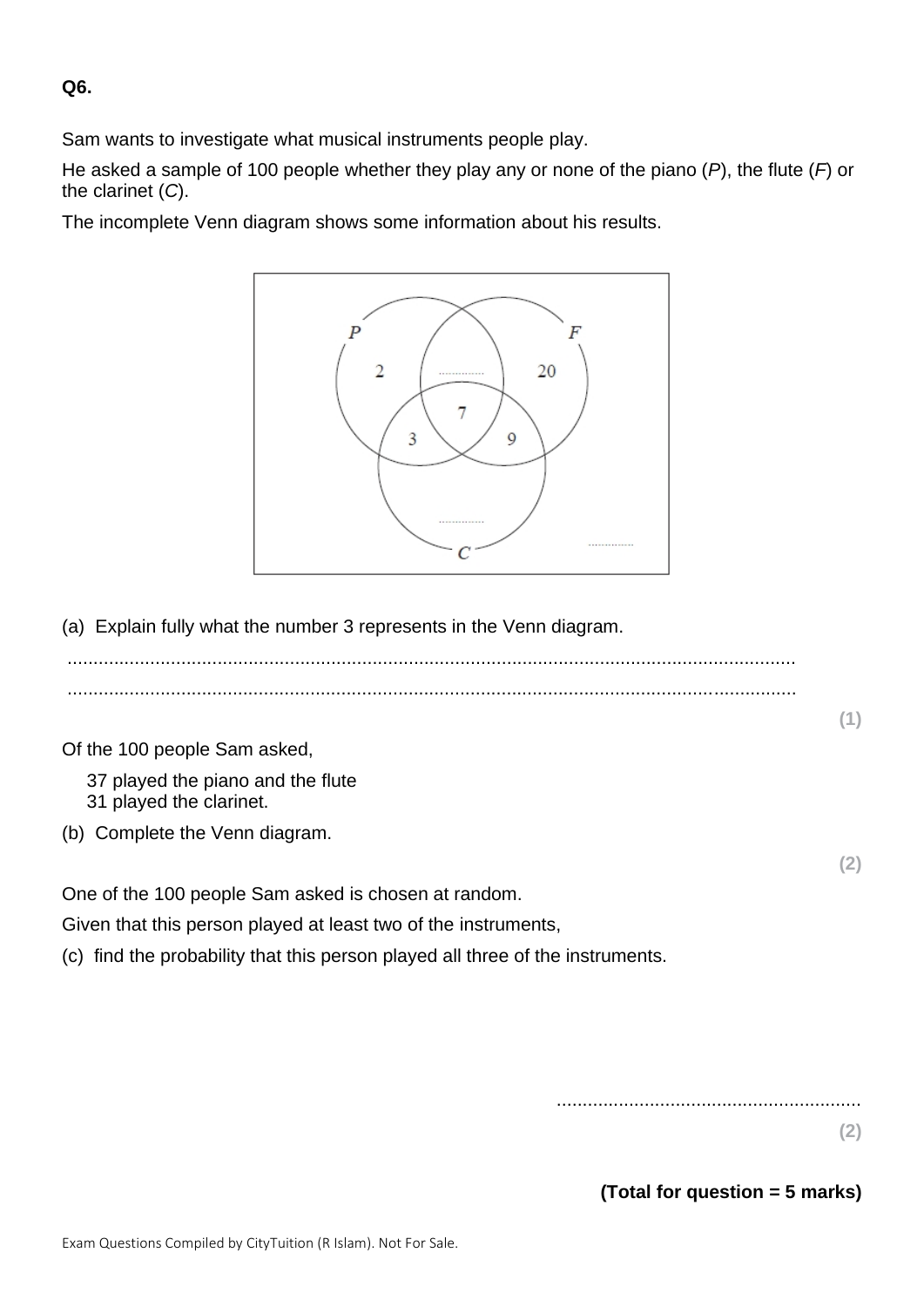## **Q7.**

There are 40 students in Year 12 at a sixth form college. The Venn diagram gives information about the numbers of students studying Biology, Chemistry and Physics.



One of the 40 students is selected at random.

- (a) Write down the probability that this student
	- (i) studies Biology,

| (ii) studies Chemistry and Biology.                         | (1)                            |
|-------------------------------------------------------------|--------------------------------|
|                                                             |                                |
|                                                             |                                |
| X is the event that the student selected studies Chemistry. | (1)                            |
| Y is the event that the student selected studies Physics.   |                                |
| (b) Find                                                    |                                |
| (i) $P(X)$                                                  |                                |
|                                                             |                                |
|                                                             | (1)                            |
| (ii) $P(X \text{ and } Y)$                                  |                                |
|                                                             |                                |
|                                                             |                                |
| (iii) $P(Y X)$                                              | (1)                            |
|                                                             |                                |
|                                                             | (1)                            |
|                                                             | (Total for question = 5 marks) |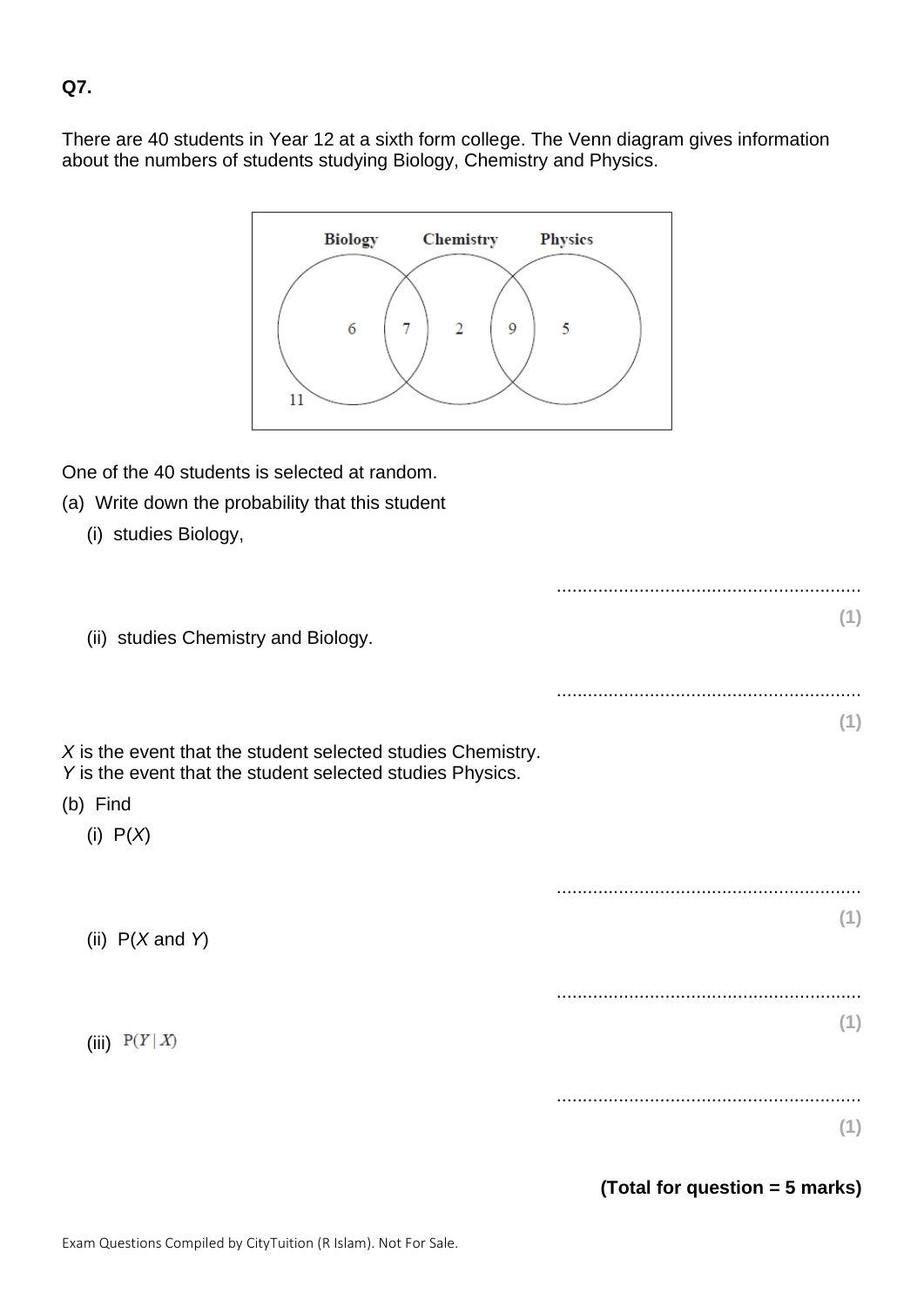**Q8.**

The Venn diagram shows information about 20 films shown in the UK in 2015

*A* is the event that the film was produced in the UK.

*B* is the event that the film made more than £40 million.

The numbers in the Venn diagram indicate the number of films.



(Source: BFI Statistical Yearbook)

(a) Explain fully what the number 3 represents in the Venn diagram.

............................................................................................................................................. .............................................................................................................................................

One of the films is chosen at random.

(b) Find P(*B*)

(c) Find P(*B* | *A*)

...........................................................

...........................................................

**(2)**

**(1)**

**(1)**

(d) Using your answers to part (b) and part (c), explain whether or not *A* and *B* are independent events.

............................................................................................................................................. .............................................................................................................................................

**(2)**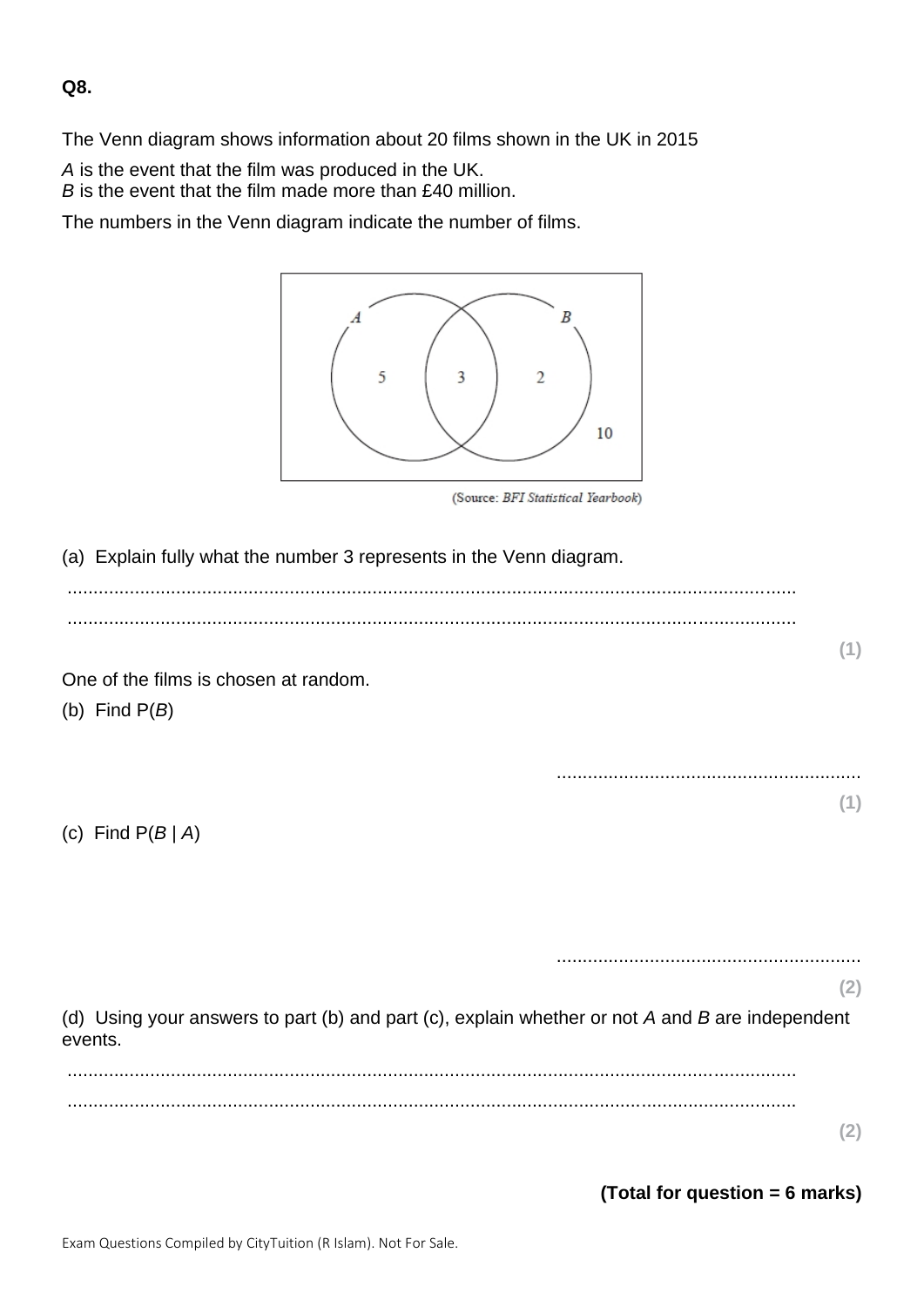**Q9.**

*X* and *Y* are two events.

The Venn diagram shows information about the probabilities of events related to *X* and *Y* happening.



## (a) Find

(i) the probability of event *Y* happening

........................................................... **(1)** (ii) P(*X* and *Y*) ........................................................... **(1)** (iii) P(*Y* | *X*) ........................................................... **(2)** Two different events *A* and *B* are independent  $P(A) = 0.8$  and  $P(B) = 0.5$ (b) Find P(*A* and *B*) ........................................................... **(2)**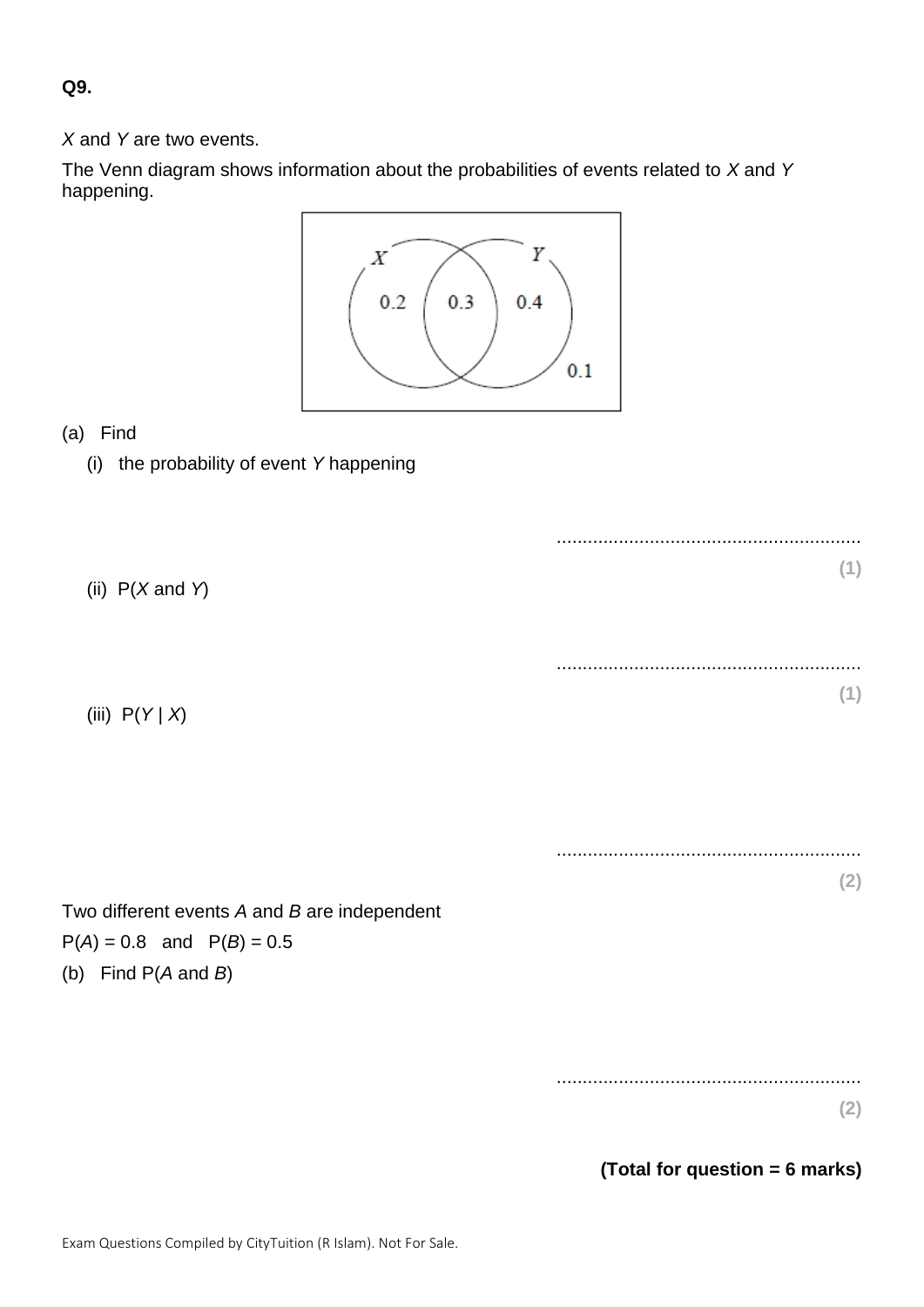#### **Q10.**

100 planes landed at Heathrow Airport in a 3 hour period.

40 of the planes were from Europe.

20 of the planes were late, including 5 planes from Europe.

*Data source: adapted from www.FlightStats.com*

(a) Complete the Venn diagram using the information above.

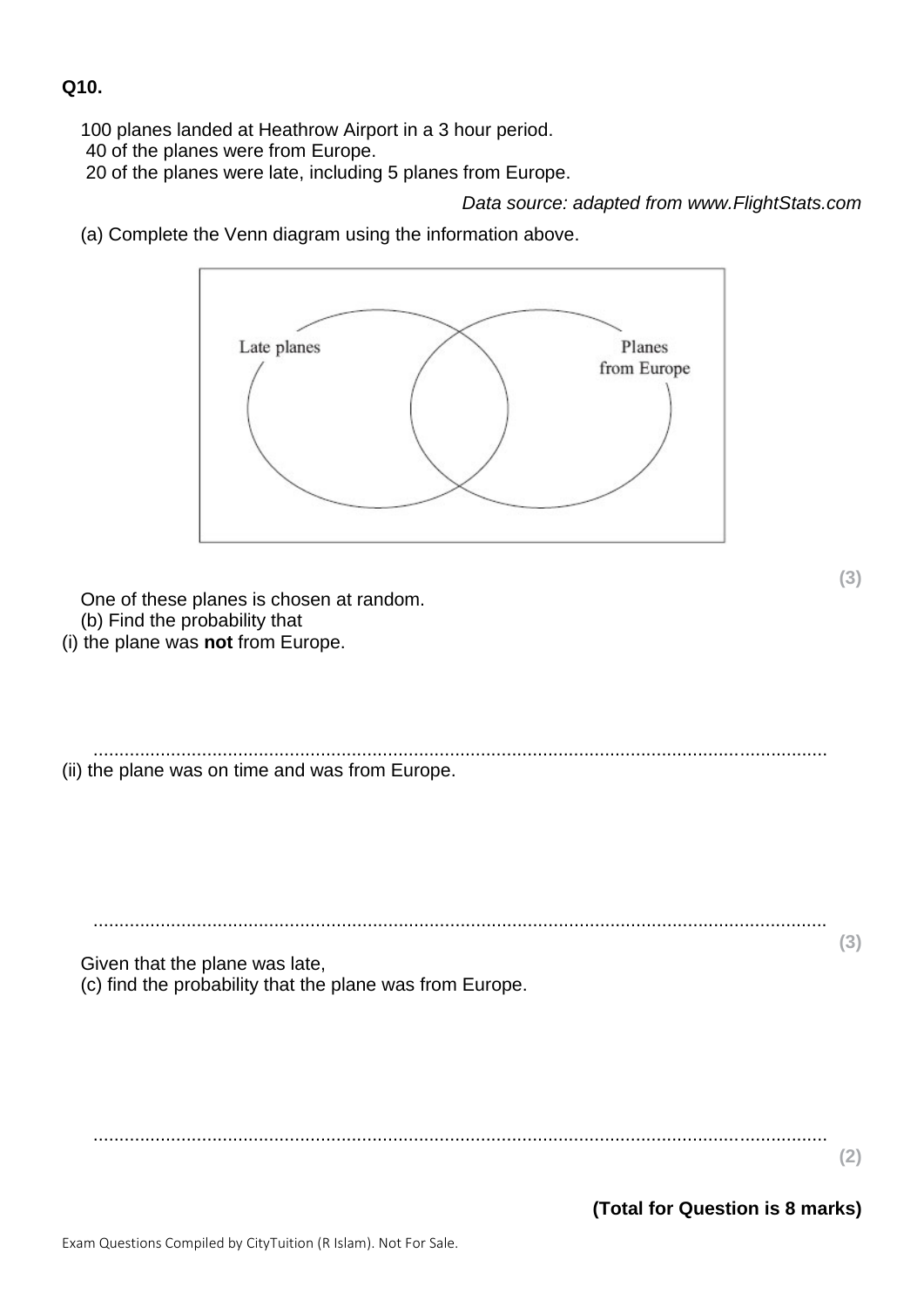### **Q11.**

Sami asked 50 people which drinks they liked from tea, coffee and milk.

- All 50 people like at least one of the drinks
- 19 people like all three drinks.
- 16 people like tea and coffee but do **not** like milk.
- 21 people like coffee and milk.
- 24 people like tea and milk.
- 40 people like coffee.
- 1 person likes only milk.

Sami selects at random one of the 50 people.

(a) Work out the probability that this person likes tea.

...........................................................

**(4)**

(b) Given that the person selected at random from the 50 people likes tea, find the probability that this person also likes exactly one other drink.

...........................................................

**(2)**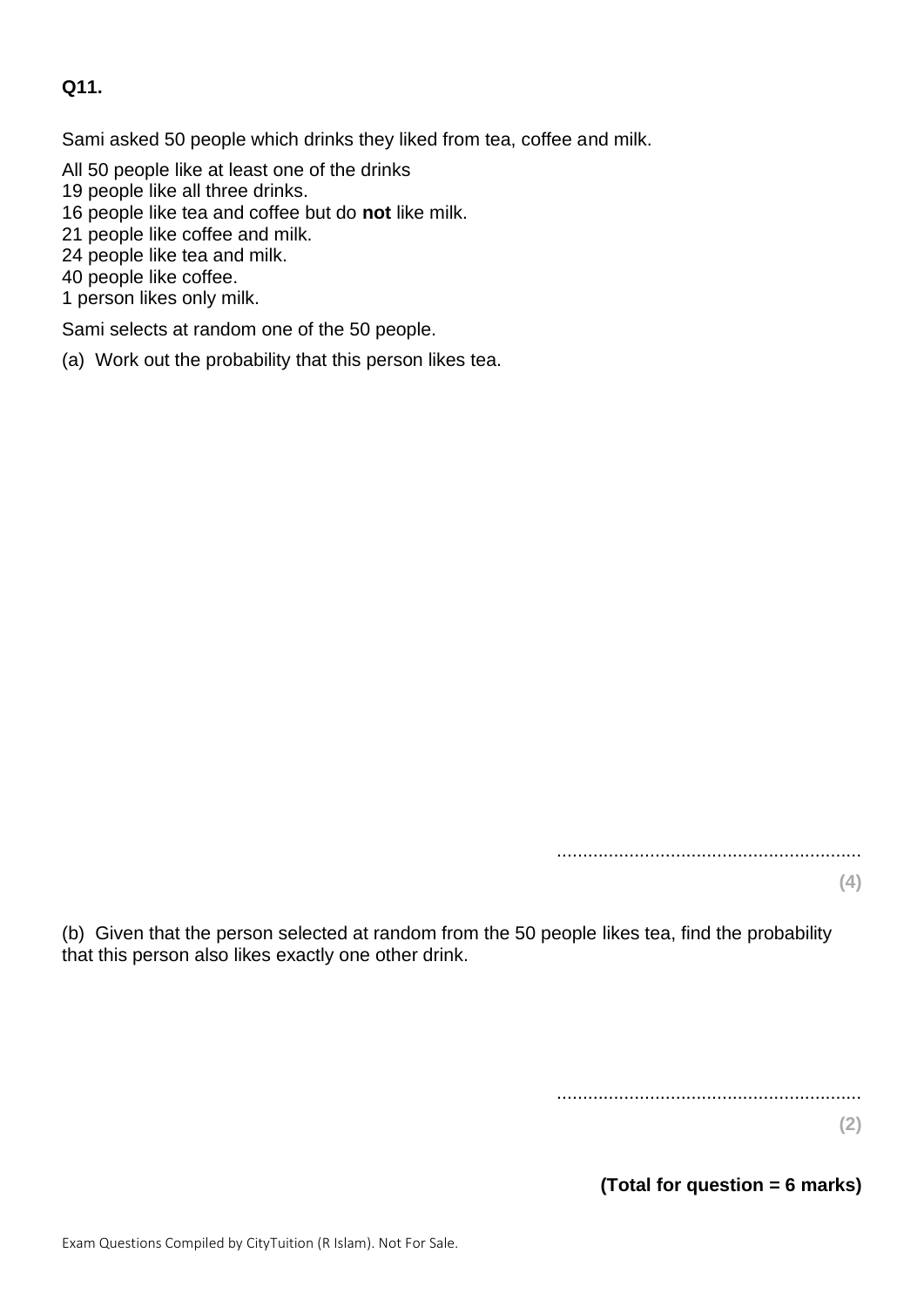## **Q12.**

Claire buys packs of sports cards.

The cards can be bought in premium packs and in standard packs.

Of the packs that Claire buys, 30% are premium packs and 70% are standard packs.

In each premium pack there are 6 regular cards and 4 special cards.

In each standard pack there are 4 regular cards and 1 special card.

(a) Complete the probability tree diagram for this information.



**(1)**

Claire picks at random one of the packs she has bought, opens the pack and takes at random one card from the pack.

(b) Work out the probability that the card is a regular card.

........................................................... **(3)**

Given that the card is a regular card,

(c) work out the probability that it came from a premium pack.

...........................................................

**(2)**